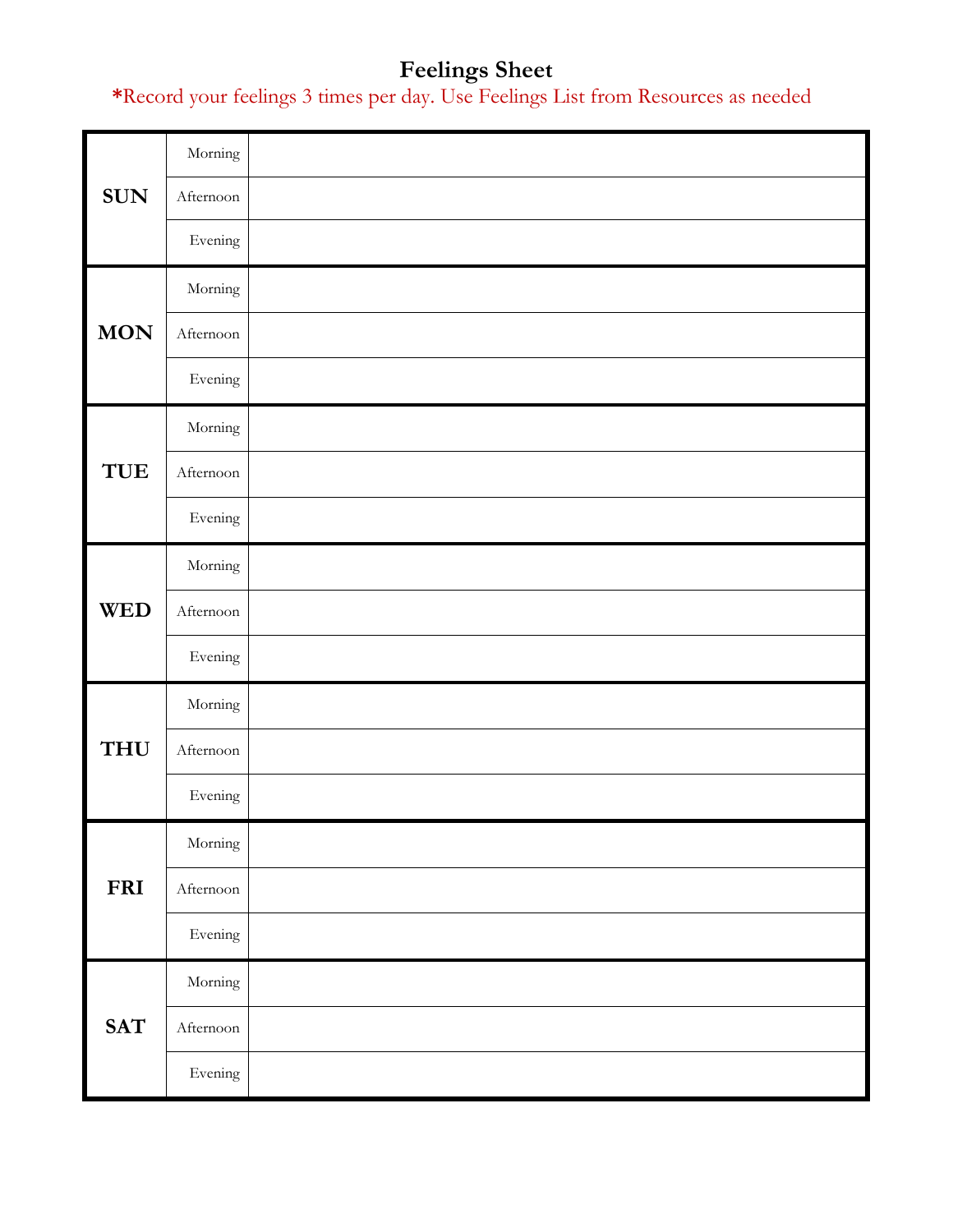#### **"Saying No" Change Sheet**

|                         | Jan. | Feb. | March | April | May | June | July | Aug. | Sept. | Oct. | Nov. | Dec. |
|-------------------------|------|------|-------|-------|-----|------|------|------|-------|------|------|------|
| $\overline{1}$          |      |      |       |       |     |      |      |      |       |      |      |      |
| $\overline{2}$          |      |      |       |       |     |      |      |      |       |      |      |      |
| $\overline{\mathbf{3}}$ |      |      |       |       |     |      |      |      |       |      |      |      |
| $\overline{4}$          |      |      |       |       |     |      |      |      |       |      |      |      |
| $\overline{5}$          |      |      |       |       |     |      |      |      |       |      |      |      |
| $\overline{6}$          |      |      |       |       |     |      |      |      |       |      |      |      |
| $\overline{7}$          |      |      |       |       |     |      |      |      |       |      |      |      |
| $\sqrt{8}$              |      |      |       |       |     |      |      |      |       |      |      |      |
| $\overline{9}$          |      |      |       |       |     |      |      |      |       |      |      |      |
| $10\,$                  |      |      |       |       |     |      |      |      |       |      |      |      |
| 11                      |      |      |       |       |     |      |      |      |       |      |      |      |
| 12                      |      |      |       |       |     |      |      |      |       |      |      |      |
| 13                      |      |      |       |       |     |      |      |      |       |      |      |      |
| 14                      |      |      |       |       |     |      |      |      |       |      |      |      |
| 15                      |      |      |       |       |     |      |      |      |       |      |      |      |
| $16$                    |      |      |       |       |     |      |      |      |       |      |      |      |
| 17                      |      |      |       |       |     |      |      |      |       |      |      |      |
| 18                      |      |      |       |       |     |      |      |      |       |      |      |      |
| 19                      |      |      |       |       |     |      |      |      |       |      |      |      |
| $20\,$                  |      |      |       |       |     |      |      |      |       |      |      |      |
| 21                      |      |      |       |       |     |      |      |      |       |      |      |      |
| $22\,$                  |      |      |       |       |     |      |      |      |       |      |      |      |
| 23                      |      |      |       |       |     |      |      |      |       |      |      |      |
| $\overline{24}$         |      |      |       |       |     |      |      |      |       |      |      |      |
| 25                      |      |      |       |       |     |      |      |      |       |      |      |      |
| $\overline{26}$         |      |      |       |       |     |      |      |      |       |      |      |      |
| 27                      |      |      |       |       |     |      |      |      |       |      |      |      |
| $\overline{28}$         |      |      |       |       |     |      |      |      |       |      |      |      |
| 29                      |      |      |       |       |     |      |      |      |       |      |      |      |
| $\overline{30}$         |      |      |       |       |     |      |      |      |       |      |      |      |
| 31                      |      |      |       |       |     |      |      |      |       |      |      |      |

#### \*Record number of times you say 'no' per day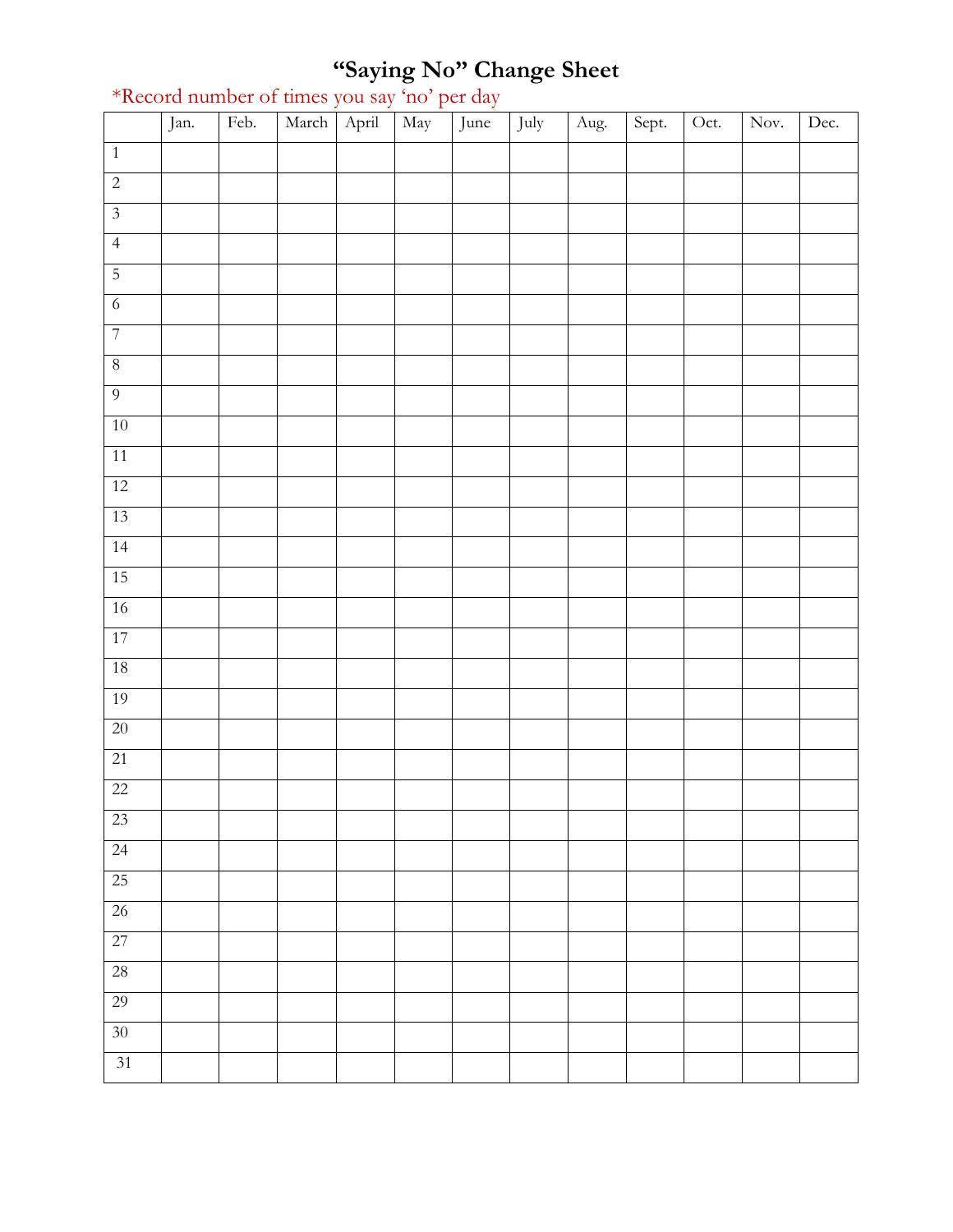### **"Asking For Help" Change Sheet**

|                 | Jan. | Feb. | March | April | May | June | July | Aug. | Sept. | Oct. | Nov. | Dec. |
|-----------------|------|------|-------|-------|-----|------|------|------|-------|------|------|------|
| $1\,$           |      |      |       |       |     |      |      |      |       |      |      |      |
| $\overline{2}$  |      |      |       |       |     |      |      |      |       |      |      |      |
| $\overline{3}$  |      |      |       |       |     |      |      |      |       |      |      |      |
| $\overline{4}$  |      |      |       |       |     |      |      |      |       |      |      |      |
| $\overline{5}$  |      |      |       |       |     |      |      |      |       |      |      |      |
| $\overline{6}$  |      |      |       |       |     |      |      |      |       |      |      |      |
| $\overline{7}$  |      |      |       |       |     |      |      |      |       |      |      |      |
| $\,8\,$         |      |      |       |       |     |      |      |      |       |      |      |      |
| $\overline{9}$  |      |      |       |       |     |      |      |      |       |      |      |      |
| $10\,$          |      |      |       |       |     |      |      |      |       |      |      |      |
| 11              |      |      |       |       |     |      |      |      |       |      |      |      |
| 12              |      |      |       |       |     |      |      |      |       |      |      |      |
| 13              |      |      |       |       |     |      |      |      |       |      |      |      |
| 14              |      |      |       |       |     |      |      |      |       |      |      |      |
| 15              |      |      |       |       |     |      |      |      |       |      |      |      |
| $16\,$          |      |      |       |       |     |      |      |      |       |      |      |      |
| 17              |      |      |       |       |     |      |      |      |       |      |      |      |
| 18              |      |      |       |       |     |      |      |      |       |      |      |      |
| 19              |      |      |       |       |     |      |      |      |       |      |      |      |
| $20\,$          |      |      |       |       |     |      |      |      |       |      |      |      |
| $\overline{21}$ |      |      |       |       |     |      |      |      |       |      |      |      |
| $\overline{22}$ |      |      |       |       |     |      |      |      |       |      |      |      |
| $23\,$          |      |      |       |       |     |      |      |      |       |      |      |      |
| $\overline{24}$ |      |      |       |       |     |      |      |      |       |      |      |      |
| $\overline{25}$ |      |      |       |       |     |      |      |      |       |      |      |      |
| $26\,$          |      |      |       |       |     |      |      |      |       |      |      |      |
| 27              |      |      |       |       |     |      |      |      |       |      |      |      |
| $\overline{28}$ |      |      |       |       |     |      |      |      |       |      |      |      |
| 29              |      |      |       |       |     |      |      |      |       |      |      |      |
| $\overline{30}$ |      |      |       |       |     |      |      |      |       |      |      |      |
| 31              |      |      |       |       |     |      |      |      |       |      |      |      |

#### \*Record number of times you ask for help per day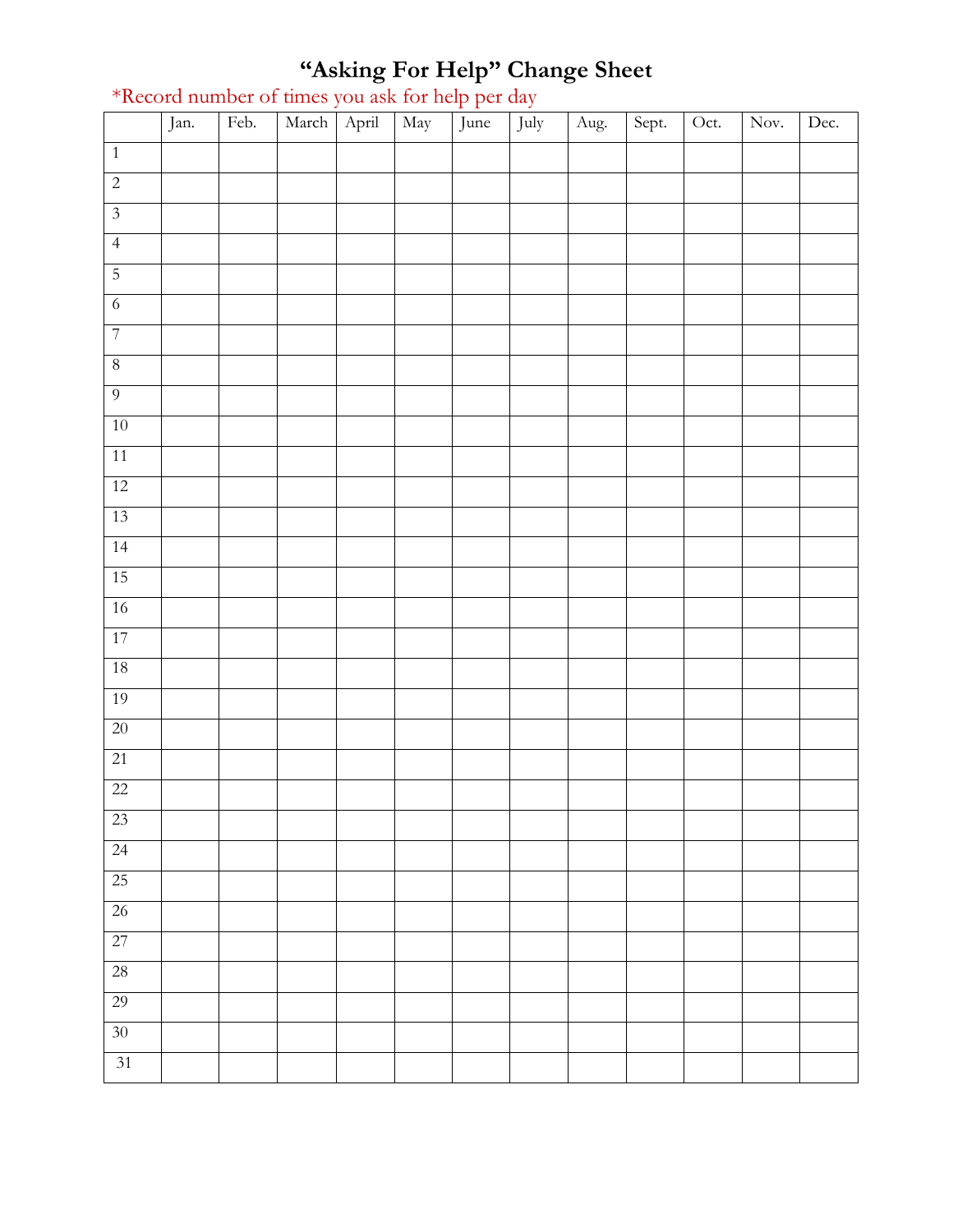# **Likes and Dislikes**

# **Likes Dislikes**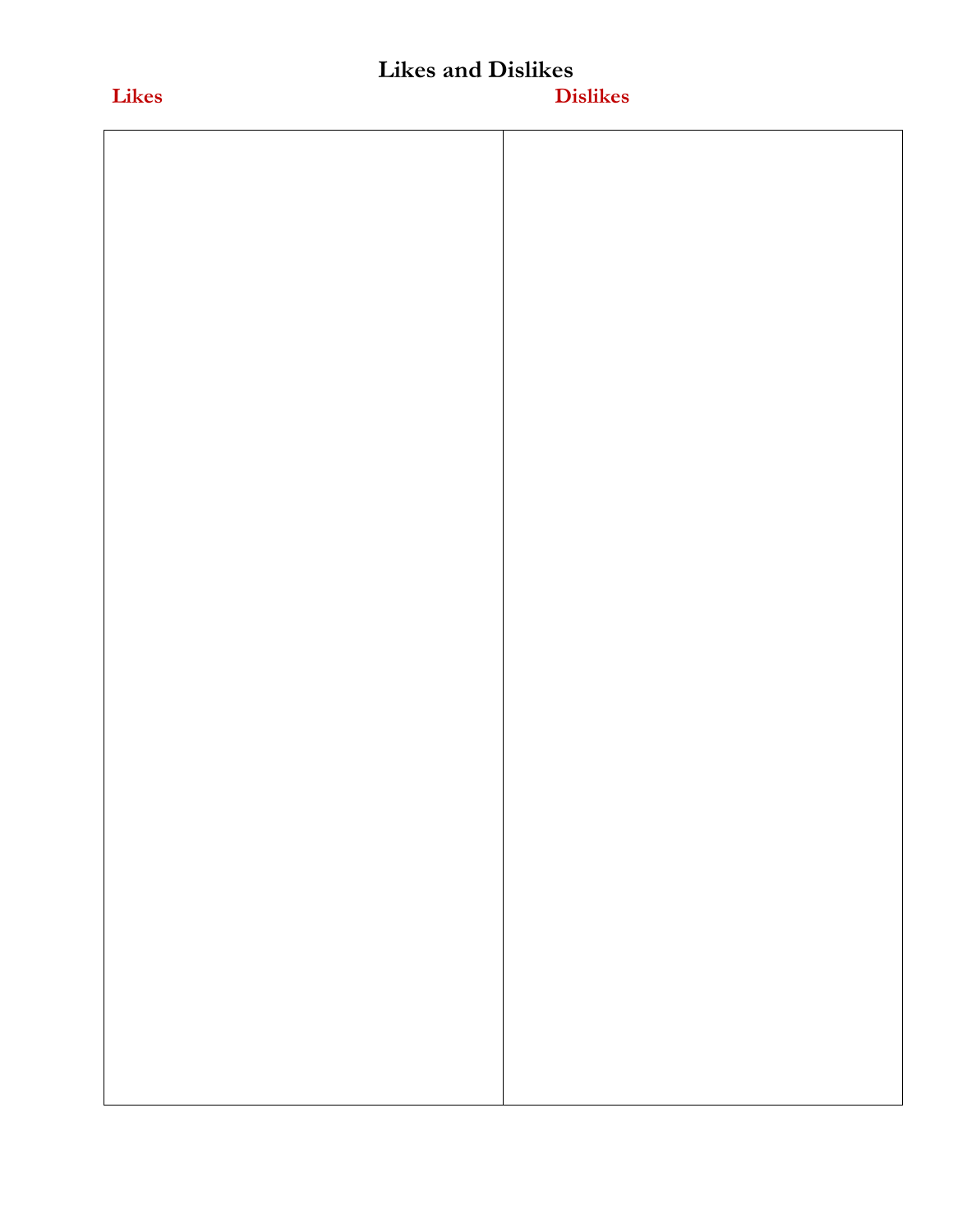#### **"Prioritizing Enjoyment" Change Sheet**

|                 | Jan. | Feb. | March | April | May | June | July | Aug. | Sept. | Oct. | Nov. | Dec. |
|-----------------|------|------|-------|-------|-----|------|------|------|-------|------|------|------|
| $\overline{1}$  |      |      |       |       |     |      |      |      |       |      |      |      |
| $\overline{c}$  |      |      |       |       |     |      |      |      |       |      |      |      |
| $\overline{3}$  |      |      |       |       |     |      |      |      |       |      |      |      |
| $\overline{4}$  |      |      |       |       |     |      |      |      |       |      |      |      |
| $\overline{5}$  |      |      |       |       |     |      |      |      |       |      |      |      |
| $\overline{6}$  |      |      |       |       |     |      |      |      |       |      |      |      |
| $\overline{7}$  |      |      |       |       |     |      |      |      |       |      |      |      |
| $\,8\,$         |      |      |       |       |     |      |      |      |       |      |      |      |
| $\overline{9}$  |      |      |       |       |     |      |      |      |       |      |      |      |
| $10\,$          |      |      |       |       |     |      |      |      |       |      |      |      |
| 11              |      |      |       |       |     |      |      |      |       |      |      |      |
| $12\,$          |      |      |       |       |     |      |      |      |       |      |      |      |
| 13              |      |      |       |       |     |      |      |      |       |      |      |      |
| 14              |      |      |       |       |     |      |      |      |       |      |      |      |
| 15              |      |      |       |       |     |      |      |      |       |      |      |      |
| $16\,$          |      |      |       |       |     |      |      |      |       |      |      |      |
| 17              |      |      |       |       |     |      |      |      |       |      |      |      |
| $18\,$          |      |      |       |       |     |      |      |      |       |      |      |      |
| 19              |      |      |       |       |     |      |      |      |       |      |      |      |
| $20\,$          |      |      |       |       |     |      |      |      |       |      |      |      |
| 21              |      |      |       |       |     |      |      |      |       |      |      |      |
| $22\,$          |      |      |       |       |     |      |      |      |       |      |      |      |
| $23\,$          |      |      |       |       |     |      |      |      |       |      |      |      |
| $\overline{24}$ |      |      |       |       |     |      |      |      |       |      |      |      |
| 25              |      |      |       |       |     |      |      |      |       |      |      |      |
| 26              |      |      |       |       |     |      |      |      |       |      |      |      |
| 27              |      |      |       |       |     |      |      |      |       |      |      |      |
| $\overline{28}$ |      |      |       |       |     |      |      |      |       |      |      |      |
| 29              |      |      |       |       |     |      |      |      |       |      |      |      |
| 30 <sup>°</sup> |      |      |       |       |     |      |      |      |       |      |      |      |
| 31              |      |      |       |       |     |      |      |      |       |      |      |      |

\*Record number of times you prioritize your own enjoyment per day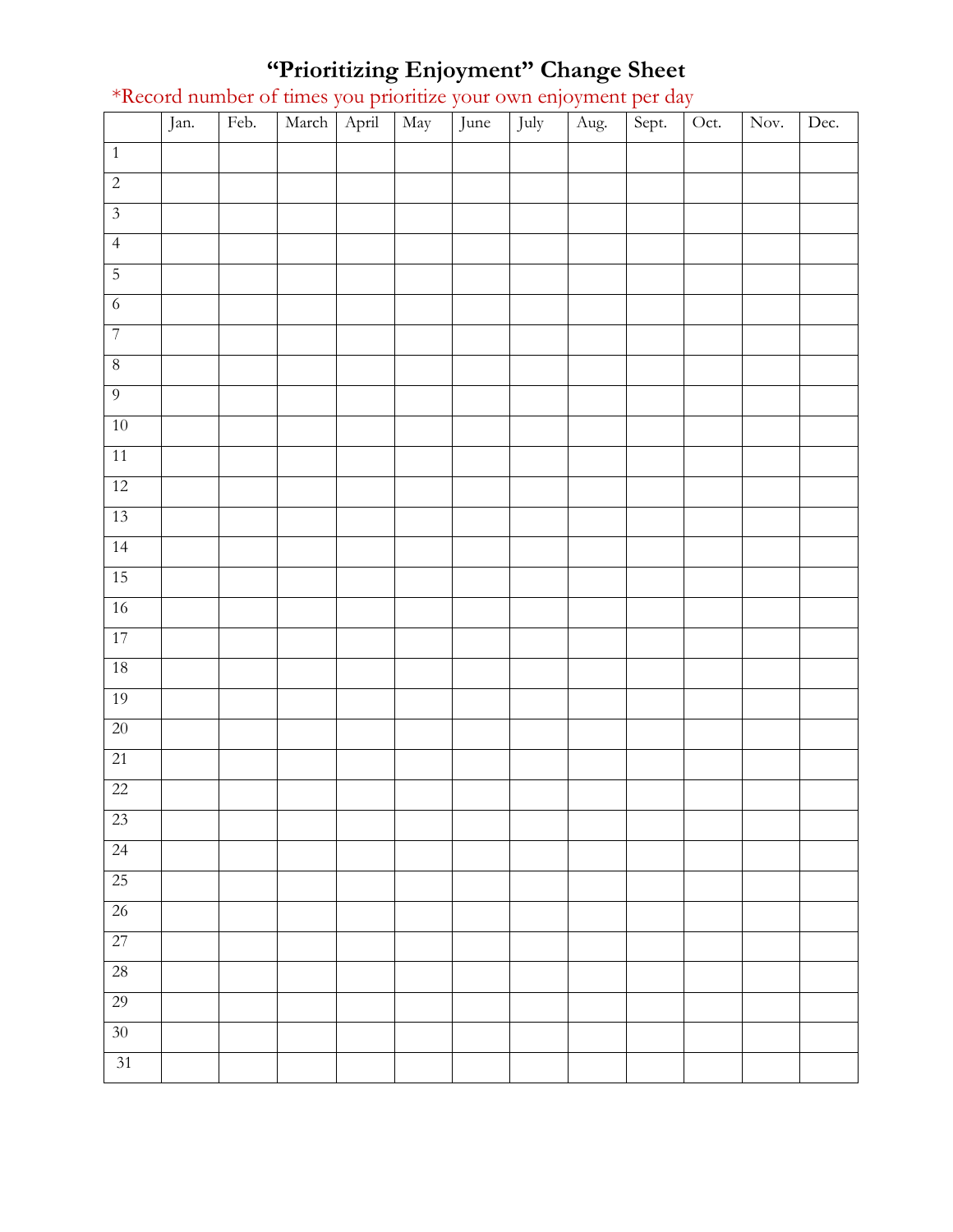#### **"Eating" Change Sheet**

\*Record the number of times each day that you override an unhealthy habit

|                         | Jan. | Feb. | March | April | May | $\mathbf{r}$<br>$\mathbf{r}$<br>June | July | Aug. | Sept. | $\overline{Oct.}$ | Nov. | Dec. |
|-------------------------|------|------|-------|-------|-----|--------------------------------------|------|------|-------|-------------------|------|------|
| $\overline{1}$          |      |      |       |       |     |                                      |      |      |       |                   |      |      |
| $\overline{c}$          |      |      |       |       |     |                                      |      |      |       |                   |      |      |
| $\overline{\mathbf{3}}$ |      |      |       |       |     |                                      |      |      |       |                   |      |      |
| $\overline{4}$          |      |      |       |       |     |                                      |      |      |       |                   |      |      |
| $\overline{5}$          |      |      |       |       |     |                                      |      |      |       |                   |      |      |
| $\sqrt{6}$              |      |      |       |       |     |                                      |      |      |       |                   |      |      |
| $\overline{7}$          |      |      |       |       |     |                                      |      |      |       |                   |      |      |
| $\, 8$                  |      |      |       |       |     |                                      |      |      |       |                   |      |      |
| $\overline{9}$          |      |      |       |       |     |                                      |      |      |       |                   |      |      |
| $10\,$                  |      |      |       |       |     |                                      |      |      |       |                   |      |      |
| 11                      |      |      |       |       |     |                                      |      |      |       |                   |      |      |
| 12                      |      |      |       |       |     |                                      |      |      |       |                   |      |      |
| 13                      |      |      |       |       |     |                                      |      |      |       |                   |      |      |
| 14                      |      |      |       |       |     |                                      |      |      |       |                   |      |      |
| 15                      |      |      |       |       |     |                                      |      |      |       |                   |      |      |
| $16\,$                  |      |      |       |       |     |                                      |      |      |       |                   |      |      |
| 17                      |      |      |       |       |     |                                      |      |      |       |                   |      |      |
| $18\,$                  |      |      |       |       |     |                                      |      |      |       |                   |      |      |
| 19                      |      |      |       |       |     |                                      |      |      |       |                   |      |      |
| $20\,$                  |      |      |       |       |     |                                      |      |      |       |                   |      |      |
| 21                      |      |      |       |       |     |                                      |      |      |       |                   |      |      |
| 22                      |      |      |       |       |     |                                      |      |      |       |                   |      |      |
| 23                      |      |      |       |       |     |                                      |      |      |       |                   |      |      |
| $\overline{24}$         |      |      |       |       |     |                                      |      |      |       |                   |      |      |
| $25\,$                  |      |      |       |       |     |                                      |      |      |       |                   |      |      |
| $\overline{26}$         |      |      |       |       |     |                                      |      |      |       |                   |      |      |
| 27                      |      |      |       |       |     |                                      |      |      |       |                   |      |      |
| $\overline{28}$         |      |      |       |       |     |                                      |      |      |       |                   |      |      |
| 29                      |      |      |       |       |     |                                      |      |      |       |                   |      |      |
| $\overline{30}$         |      |      |       |       |     |                                      |      |      |       |                   |      |      |
| 31                      |      |      |       |       |     |                                      |      |      |       |                   |      |      |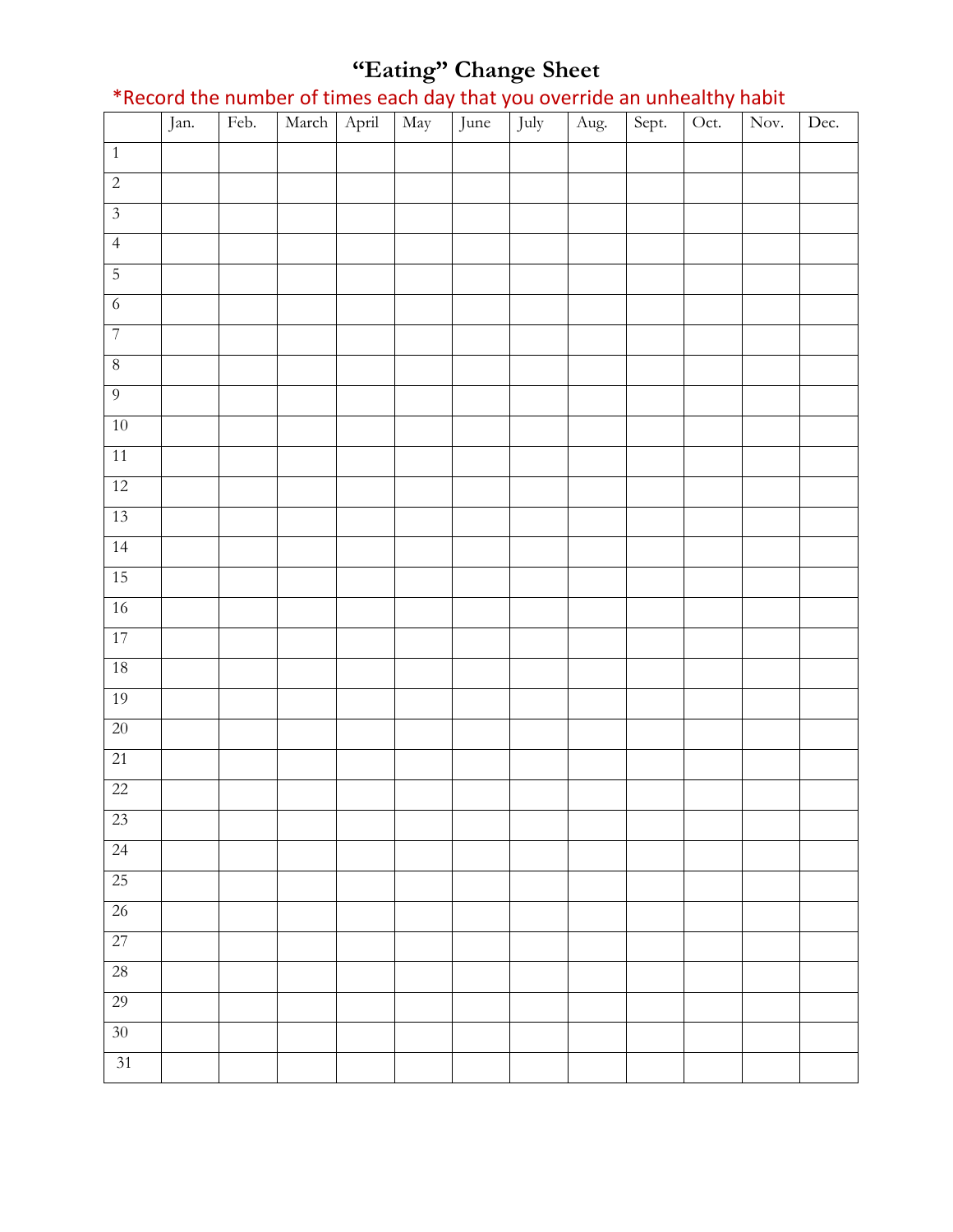# **"Exercise" Change Sheet**

|                         | Jan. | Feb. | March April | $\sqrt{May}$ | June | July | Aug. | Sept. | Oct. | Nov. | Dec. |
|-------------------------|------|------|-------------|--------------|------|------|------|-------|------|------|------|
| $\,1\,$                 |      |      |             |              |      |      |      |       |      |      |      |
| $\overline{2}$          |      |      |             |              |      |      |      |       |      |      |      |
| $\overline{\mathbf{3}}$ |      |      |             |              |      |      |      |       |      |      |      |
| $\overline{4}$          |      |      |             |              |      |      |      |       |      |      |      |
| $\overline{5}$          |      |      |             |              |      |      |      |       |      |      |      |
| $\overline{6}$          |      |      |             |              |      |      |      |       |      |      |      |
| $\overline{7}$          |      |      |             |              |      |      |      |       |      |      |      |
| $\,8\,$                 |      |      |             |              |      |      |      |       |      |      |      |
| $\overline{9}$          |      |      |             |              |      |      |      |       |      |      |      |
| $10\,$                  |      |      |             |              |      |      |      |       |      |      |      |
| 11                      |      |      |             |              |      |      |      |       |      |      |      |
| 12                      |      |      |             |              |      |      |      |       |      |      |      |
| 13                      |      |      |             |              |      |      |      |       |      |      |      |
| 14                      |      |      |             |              |      |      |      |       |      |      |      |
| 15                      |      |      |             |              |      |      |      |       |      |      |      |
| $16\,$                  |      |      |             |              |      |      |      |       |      |      |      |
| 17                      |      |      |             |              |      |      |      |       |      |      |      |
| $18\,$                  |      |      |             |              |      |      |      |       |      |      |      |
| 19                      |      |      |             |              |      |      |      |       |      |      |      |
| $20\,$                  |      |      |             |              |      |      |      |       |      |      |      |
| 21                      |      |      |             |              |      |      |      |       |      |      |      |
| $\overline{22}$         |      |      |             |              |      |      |      |       |      |      |      |
| $23\,$                  |      |      |             |              |      |      |      |       |      |      |      |
| $\overline{24}$         |      |      |             |              |      |      |      |       |      |      |      |
| 25                      |      |      |             |              |      |      |      |       |      |      |      |
| $\overline{26}$         |      |      |             |              |      |      |      |       |      |      |      |
| 27                      |      |      |             |              |      |      |      |       |      |      |      |
| $\overline{28}$         |      |      |             |              |      |      |      |       |      |      |      |
| 29                      |      |      |             |              |      |      |      |       |      |      |      |
| $\overline{30}$         |      |      |             |              |      |      |      |       |      |      |      |
| 31                      |      |      |             |              |      |      |      |       |      |      |      |

## \*Put a checkmark on the days that you exercise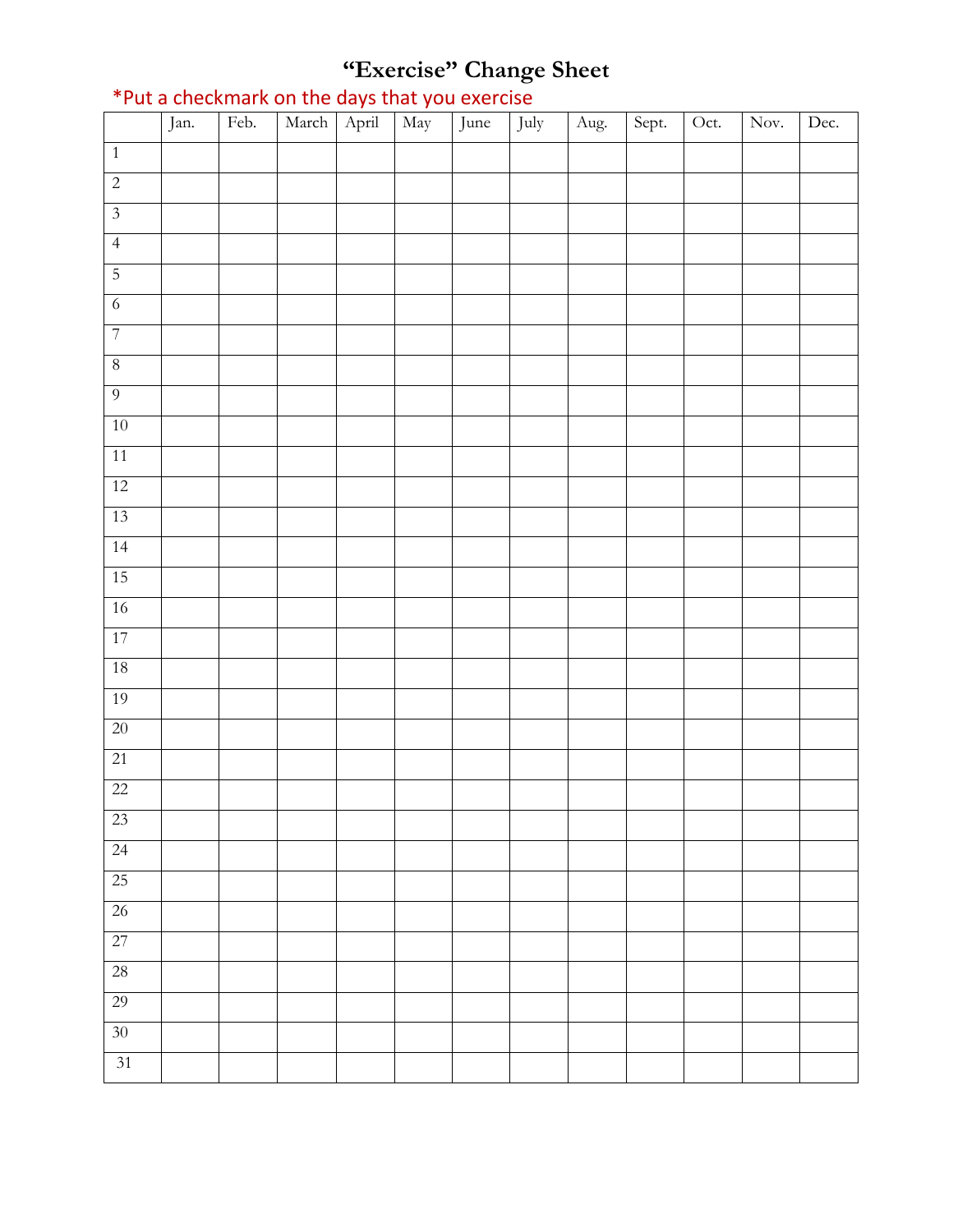#### **"Rest & Relaxation" Change Sheet**

|                 | Jan. | Feb. | March | April | May | June | July | Aug. | Sept. | Oct. | Nov. | Dec. |
|-----------------|------|------|-------|-------|-----|------|------|------|-------|------|------|------|
| $\overline{1}$  |      |      |       |       |     |      |      |      |       |      |      |      |
| $\overline{2}$  |      |      |       |       |     |      |      |      |       |      |      |      |
| $\overline{3}$  |      |      |       |       |     |      |      |      |       |      |      |      |
| $\overline{4}$  |      |      |       |       |     |      |      |      |       |      |      |      |
| $\overline{5}$  |      |      |       |       |     |      |      |      |       |      |      |      |
| $\overline{6}$  |      |      |       |       |     |      |      |      |       |      |      |      |
| $\overline{7}$  |      |      |       |       |     |      |      |      |       |      |      |      |
| $\, 8$          |      |      |       |       |     |      |      |      |       |      |      |      |
| $\overline{9}$  |      |      |       |       |     |      |      |      |       |      |      |      |
| $10\,$          |      |      |       |       |     |      |      |      |       |      |      |      |
| $11\,$          |      |      |       |       |     |      |      |      |       |      |      |      |
| 12              |      |      |       |       |     |      |      |      |       |      |      |      |
| 13              |      |      |       |       |     |      |      |      |       |      |      |      |
| 14              |      |      |       |       |     |      |      |      |       |      |      |      |
| 15              |      |      |       |       |     |      |      |      |       |      |      |      |
| $16\,$          |      |      |       |       |     |      |      |      |       |      |      |      |
| 17              |      |      |       |       |     |      |      |      |       |      |      |      |
| $18\,$          |      |      |       |       |     |      |      |      |       |      |      |      |
| 19              |      |      |       |       |     |      |      |      |       |      |      |      |
| $20\,$          |      |      |       |       |     |      |      |      |       |      |      |      |
| 21              |      |      |       |       |     |      |      |      |       |      |      |      |
| $22\,$          |      |      |       |       |     |      |      |      |       |      |      |      |
| 23              |      |      |       |       |     |      |      |      |       |      |      |      |
| $\overline{24}$ |      |      |       |       |     |      |      |      |       |      |      |      |
| 25              |      |      |       |       |     |      |      |      |       |      |      |      |
| $\overline{26}$ |      |      |       |       |     |      |      |      |       |      |      |      |
| 27              |      |      |       |       |     |      |      |      |       |      |      |      |
| 28              |      |      |       |       |     |      |      |      |       |      |      |      |
| 29              |      |      |       |       |     |      |      |      |       |      |      |      |
| 30 <sup>°</sup> |      |      |       |       |     |      |      |      |       |      |      |      |
| 31              |      |      |       |       |     |      |      |      |       |      |      |      |

#### \*Put a checkmark on the days that you rest & relax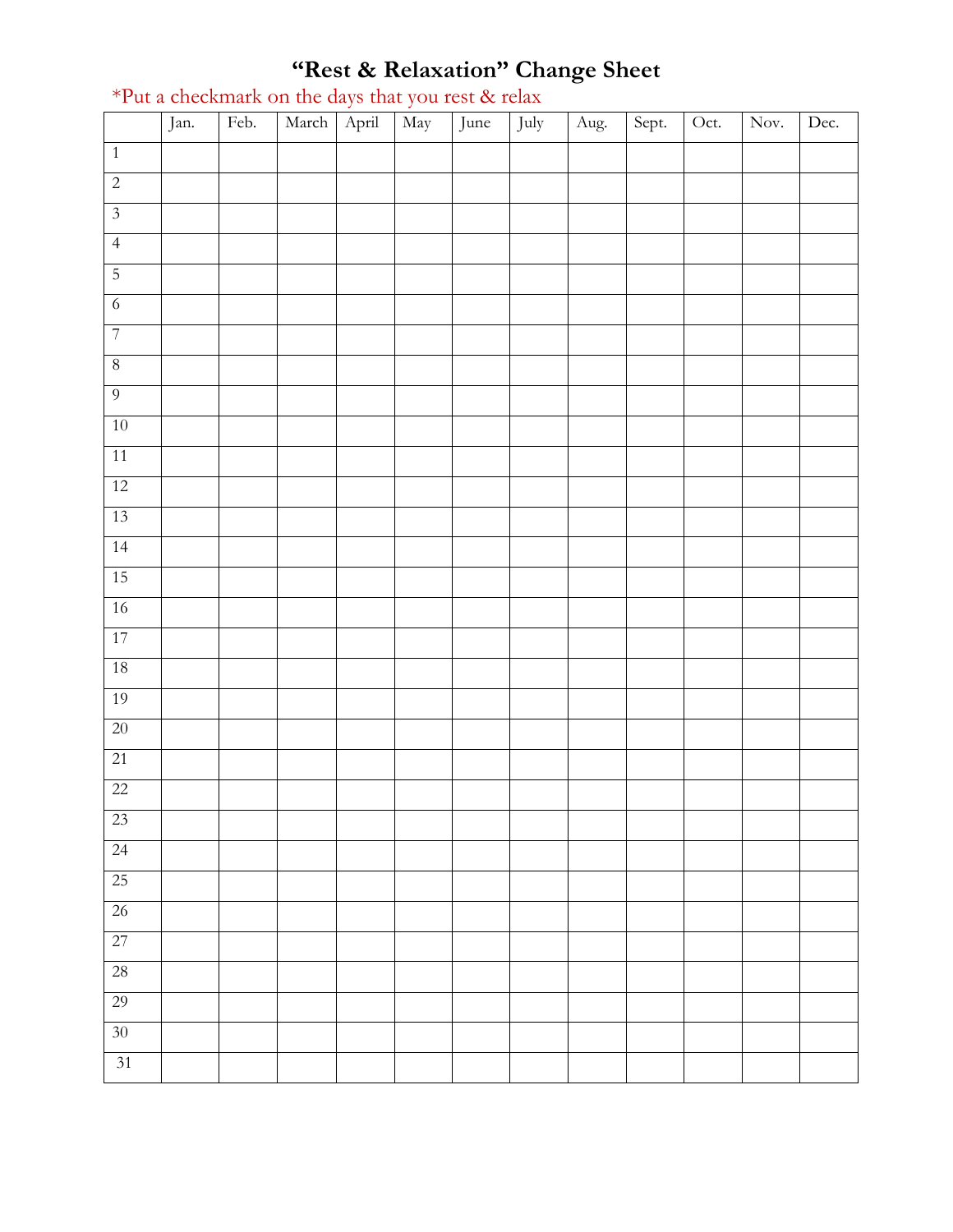#### **"Self-Discipline" Change Sheet**

**\***Record your 'Three Things' each day

|                                  | $\#1$ |  |
|----------------------------------|-------|--|
| <b>SUN</b>                       | $\#2$ |  |
|                                  | $\#3$ |  |
|                                  | $\#1$ |  |
| $\mathbf{MON}$                   | $\#2$ |  |
|                                  | $\#3$ |  |
| TUE                              | $\#1$ |  |
|                                  | $\#2$ |  |
|                                  | $\#3$ |  |
| $\mathbf{W}\mathbf{E}\mathbf{D}$ | $\#1$ |  |
|                                  | $\#2$ |  |
|                                  | $\#3$ |  |
|                                  | $\#1$ |  |
| THU                              | $\#2$ |  |
|                                  | $\#3$ |  |
|                                  | $\#1$ |  |
| FRI                              | $\#2$ |  |
|                                  | $\#3$ |  |
|                                  | $\#1$ |  |
| <b>SAT</b>                       | $\#2$ |  |
|                                  | $\#3$ |  |